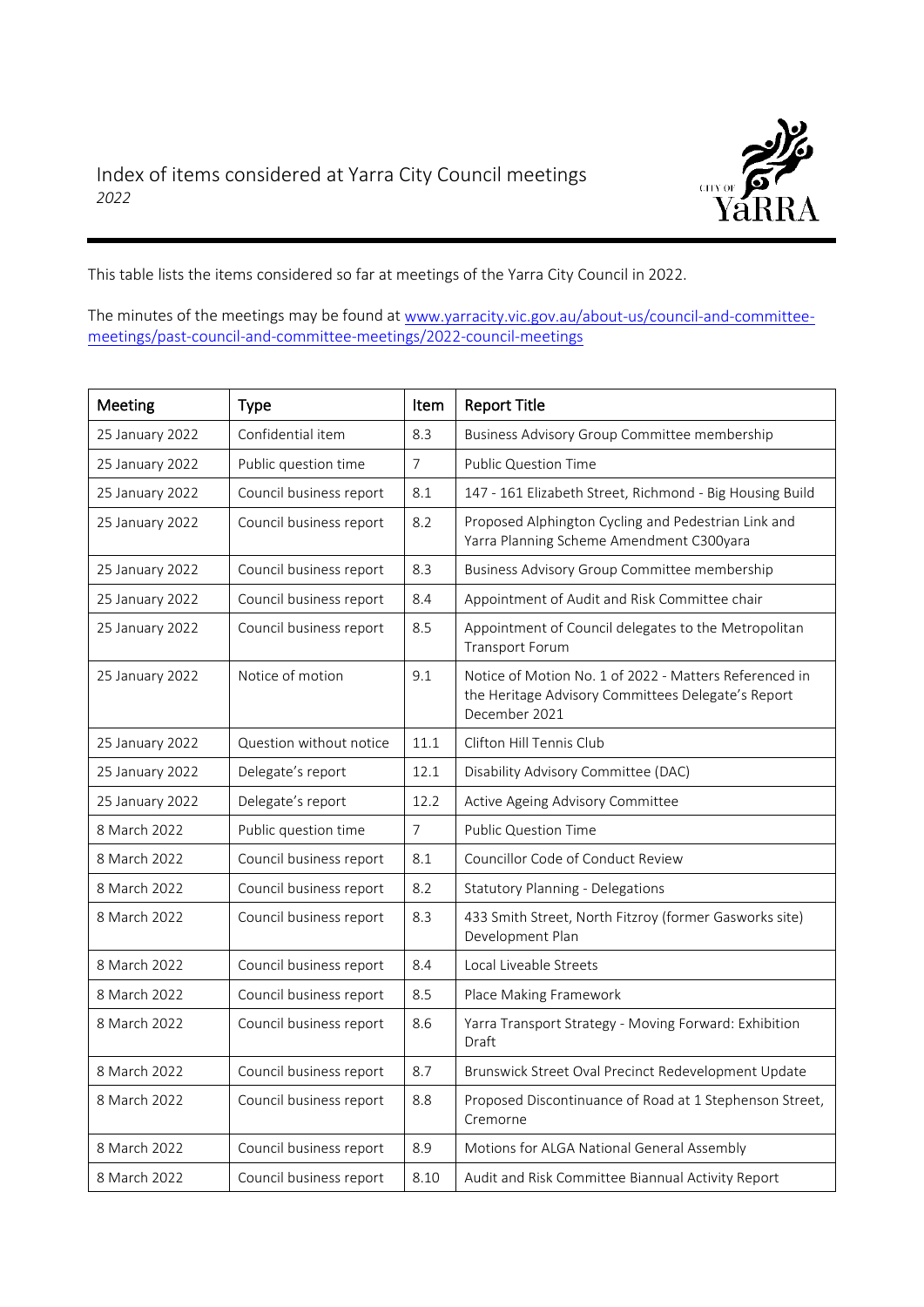| Meeting       | <b>Type</b>              | Item           | <b>Report Title</b>                                                                                                     |
|---------------|--------------------------|----------------|-------------------------------------------------------------------------------------------------------------------------|
| 8 March 2022  | Notice of motion         | 9.1            | Notice of Motion No. 2 of 2022 - Collingwood Children's<br>Farm Committee of Management Pledge                          |
| 10 March 2022 | Confidential Item        | 5.1            | Appointment of a Chief Executive Officer                                                                                |
| 29 March 2022 | Public question time     | $\overline{7}$ | <b>Public Question Time</b>                                                                                             |
| 29 March 2022 | Council business report  | 8.1            | National Aged Care Reforms - Principles for Decision-<br>Making                                                         |
| 29 March 2022 | Council business report  | 8.2            | Australian Election Advocacy Priorities                                                                                 |
| 29 March 2022 | Council business report  | 8.3            | Motions for ALGA National General Assembly                                                                              |
| 29 March 2022 | Council business report  | 8.4            | Proposed Discontinuance of Road abutting 2 Fitzgibbon<br>Street, Cremorne                                               |
| 29 March 2022 | Council business report  | 8.5            | Proposed Discontinuance of Road abutting 9-11 Brighton<br>Street, Richmond                                              |
| 29 March 2022 | Notice of motion         | 9.1            | Notice of Rescission No 1 of 2022 - Statutory Planning -<br>Delegations                                                 |
| 29 March 2022 | Notice of motion         | 9.2            | Notice of Motion No. 3 of 2022 - Planning Delegations                                                                   |
| 29 March 2022 | Notice of motion         | 9.3            | Notice of Motion No. 4 of 2022 - Melbourne Pride Event                                                                  |
| 29 March 2022 | Petition or joint letter | 10.1           | Permanent Closure of the north-western end of Cameron<br>Street, Richmond                                               |
| 29 March 2022 | Question without notice  | 11.1           | Locked gate at Alphington Grammar                                                                                       |
| 29 March 2022 | Question without notice  | 11.2           | E-scooter Trial                                                                                                         |
| 29 March 2022 | Delegate's report        | 12.1           | <b>Business Advisory Committee</b>                                                                                      |
| 29 March 2022 | Delegate's report        | 12.2           | Metropolitan Local Government Waste Forum                                                                               |
| 29 March 2022 | General business         | 13.1           | Parklets in the City of Yarra                                                                                           |
| 19 April 2022 | Confidential Item        | 8.6            | Disability Advisory Committee - Membership and Terms<br>of Reference                                                    |
| 19 April 2022 | Council business report  | 8.1            | Draft Budget 2022/23 and Draft Long Term Financial Plan<br>2022/23 to 2031/32                                           |
| 19 April 2022 | Council business report  | 8.2            | Amendment C269yara - Rewrite of Local Policies (Panel<br>Report)                                                        |
| 19 April 2022 | Council business report  | 8.3            | Proposed declaration and consent to closure of the roads<br>abutting 592-600 Smith Street, Clifton Hill                 |
| 19 April 2022 | Council business report  | 8.4            | Sportsgrounds and Facilities Allocation Policy                                                                          |
| 19 April 2022 | Council business report  | 8.5            | Guidelines and budget for the 2023 Annual Grants, 2022-<br>23 Small Project Grants and 2022-23 Room to Create<br>Grants |
| 19 April 2022 | Council business report  | 8.6            | Disability Advisory Committee - Membership and Terms<br>of Reference                                                    |
| 19 April 2022 | Council business report  | 8.7            | Victorian Heritage Restoration Fund: Heritage Façade<br>Conservation Grants for Yarra's Activity Centres                |
| 19 April 2022 | Council business report  | 8.8            | LGBTIQA+ Strategy 2021-2024: Report on Year One<br>Actions; Proposal for Year Two                                       |